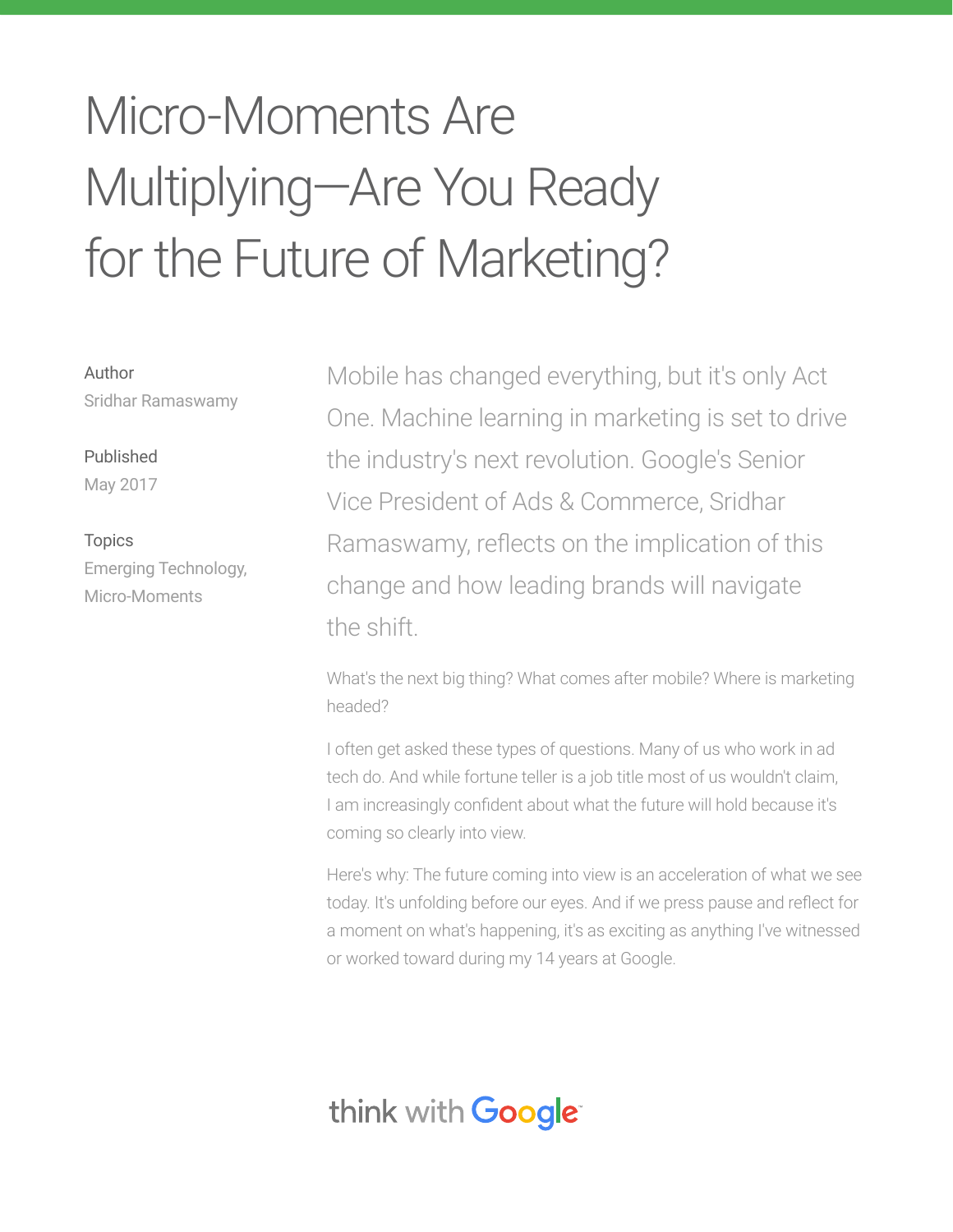## For consumers and marketers alike, mobile has forced a rewriting of the rules.

Reflecting on the big picture reveals—in an equally obvious and striking way—just how much of a game-changer mobile really is. For consumers and marketers alike, mobile has forced a rewriting of the rules. Consumers have become more empowered than ever to get what they want, when they want it. Waiting has become a thing of the past. That translates into today's pervasive [micro-moment](https://www.thinkwithgoogle.com/collections/micromoments.html) behavior—immediately turning to a device to know, go, do, and buy. To capitalize on that behavior and win over consumers, marketers have been forced to rewrite the rule book. You've had to double down on addressing the needs of consumers in the moment, committing to being there and being useful each and every time you can help advance the journey. In short, marketers have had to start being a lot more assistive.

But mobile isn't just an epic game-changer. It's a prerequisite, Act One. Just one critical leg of the journey. Pick your analogy, but I like to think of mobile as the force that's accelerating a train we're all now aboard. It's critical to get it right—because strategic shifts made today lay the groundwork for what's coming.

As new smart devices continue to emerge and as consumers embrace new, more natural ways to interact with those devices (like voice commands), the micro-moment behaviors mobile kick-started will only multiply. And as data and machine learning become more sophisticated in enhancing everyday consumer experiences, the expectations for relevant, personalized, and assistive experiences will continue to skyrocket. We're heading toward an age of assistance where, for marketers, friction will mean failure, and mass messages will increasingly mean "move on."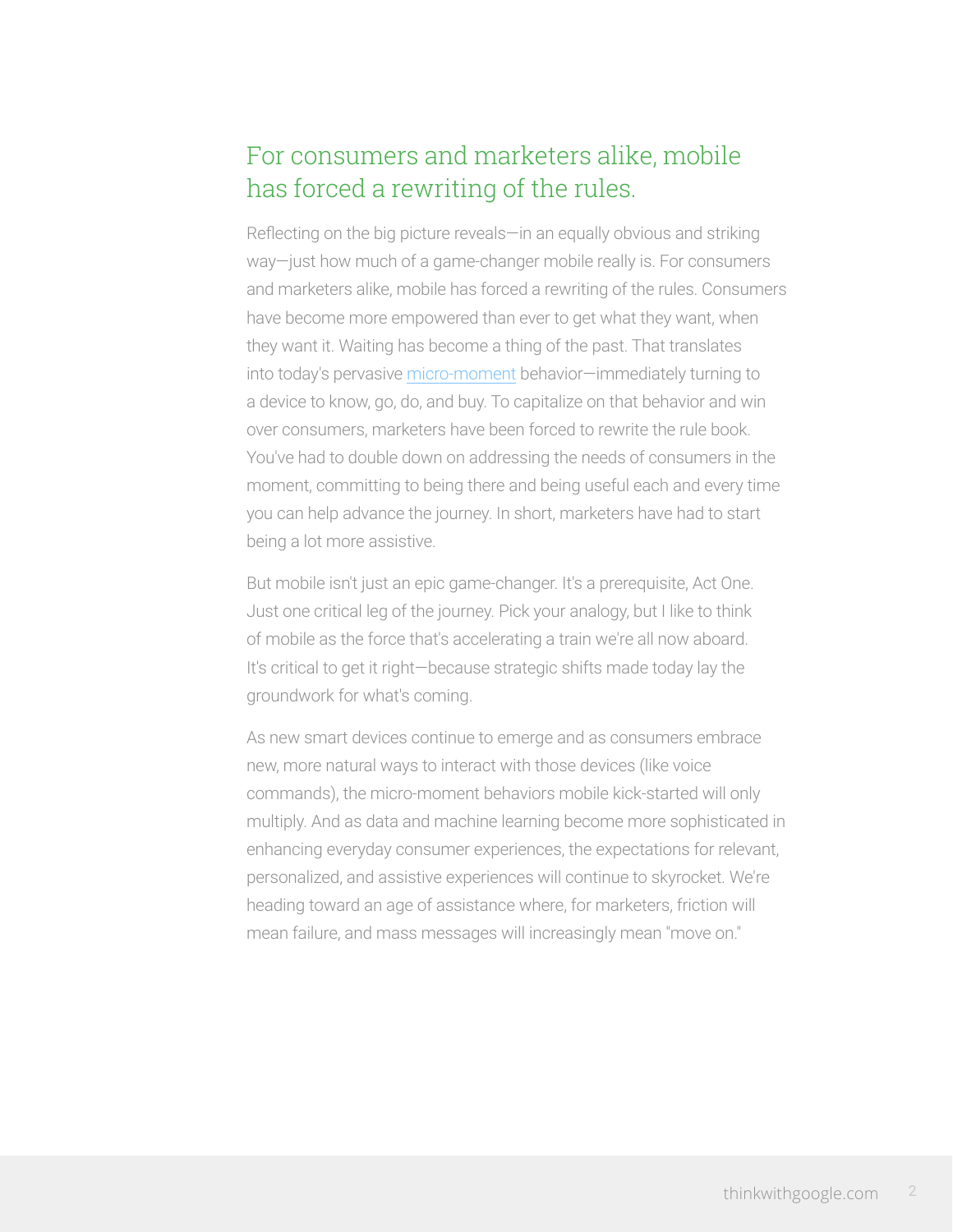## We're heading toward an age of assistance where, for marketers, friction will mean failure, and mass messages will increasingly mean "move on."

In this new age, it won't be enough just to be present across more micromoments. We'll all be expected to stay a step ahead of consumers—to know their needs even better than they do. Successful marketers will have a much deeper understanding of their customers at every encounter. They'll focus on acquiring a detailed, data-driven view to really know them and help them along their individual journeys. That's the assistive mindset that will be required to win.

If I didn't believe so much in the role of technology, I might get worried. How can we as marketers possibly scale relevant messages and experiences across all devices at all moments? How can we possibly deliver smart marketing that recognizes each customer is unique, while simultaneously driving the bottom line? But I'm not worried. I'm thrilled. It is precisely technology—specifically the promise of data and machine learning—that will enable us to get this right.

Some organizational change will be required. And it will be necessary to embrace new standards for business as well as invest for the future. Here are three things to focus on as we navigate this shift together:

- Raising the bar on mobile: To delight and be useful, we need to deliver fast, relevant, assistive experiences. It's important to lay the groundwork early with incredible mobile experiences.
- Being smarter with data: A better understanding of consumers, coupled with smart automation, will enable personalization at scale. The ability to connect first-party data to media execution will be foundational to success.